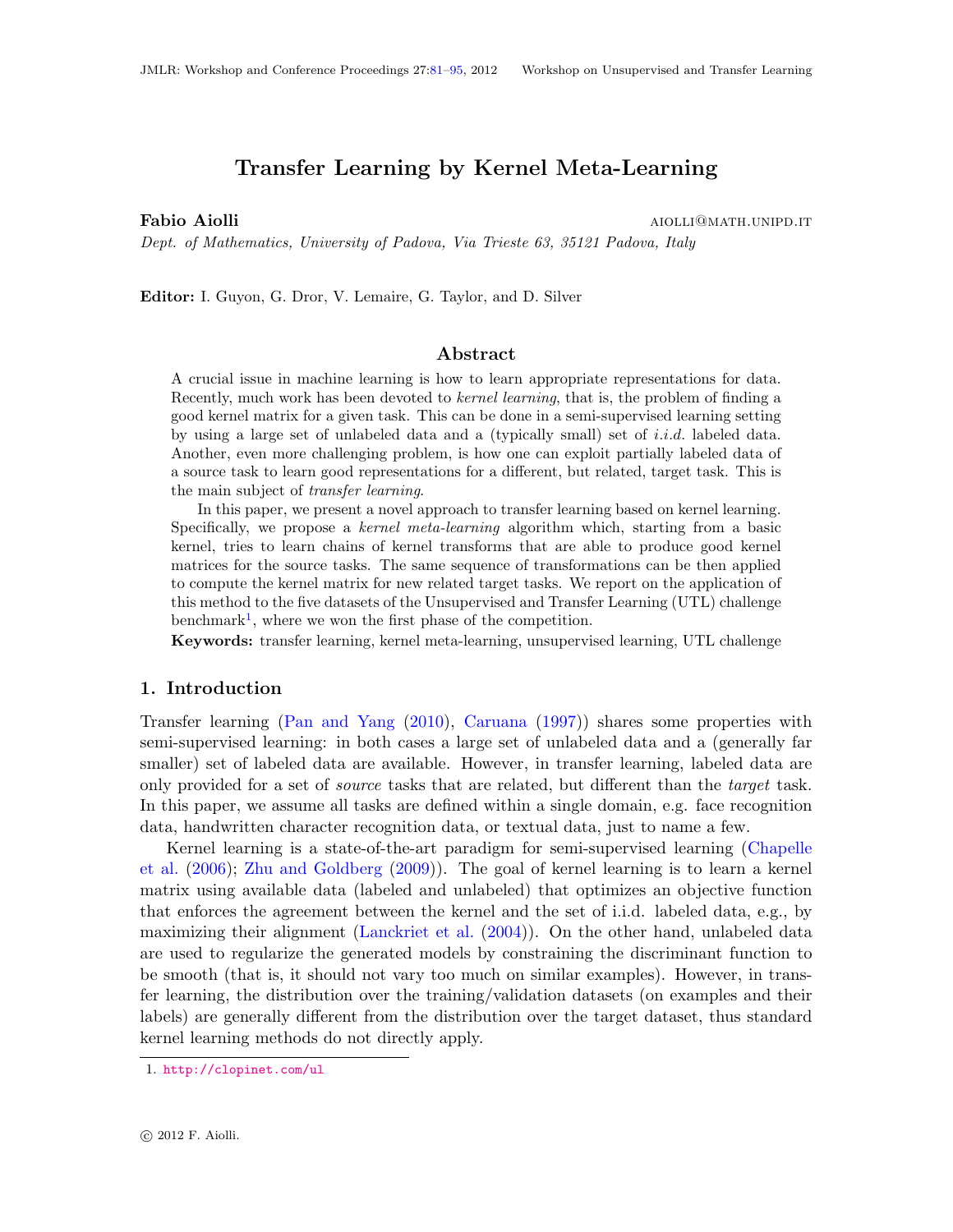### Aiolli

In this paper, we explore kernel-based transfer learning and show we can indeed learn something for a task by exploiting other related tasks. In particular, rather than direct learning a kernel for a particular target task, we use source tasks to learn how a good kernel can be (algorithmically) generated for any task defined over the same domain. In a sense, we propose a kernel meta-learner (a learner which learns how to learn kernels from data). To the best of our knowledge this is a novel approach to kernel learning that seems promising for learning kernels and transferring knowledge in multi-task settings. Related work can be found in [Pan and Yang](#page-14-1) [\(2010\)](#page-14-1) and in the papers cited therein.

Using the technique presented in this paper, we won the first phase of the Unsupervised and Transfer Learning (UTL) challenge. Our algorithm was the best performing on three of five final competition datasets. Although we did not participate in the second phase of the challenge, experiments are presented in this paper demonstrating that the same approach can naturally be adapted to a pure transfer learning setting with competitive results.

Notation We first introduce notation used throughout the paper. Unless otherwise stated, we assume that a dataset is given as an  $m \times n$  matrix  $X \in \mathbb{R}^{m \times n}$  formed by m rows  $X_i$ ,  $i = 1, \ldots, m$ , representing *n*-dimensional examples. We use the symbol  $\circ$  as the Hadamard product (entry-wise) matrix multiplication. We also denote by 1 the column vector where each entry is set to 1, and  $\bf{0}$  the null column vector, the dimensionality of which should be clear from the context they appear in.

Background In this paper, we mainly focus on positive semi-definite (PSD) matrices, that is the class of real matrices  $K \in \mathbb{R}^{m \times m}$  such that  $v^{\top} K v \geq 0$  for any real vector  $v \in \mathbb{R}^m$ . Given any representation  $\{x_i\}_{i=1,\dots,m}$  for the examples, it is well known that the kernel matrix  $K \in \mathbb{R}^{m \times m}$  formed by the dot products between examples, that is  $K(i, j) = \mathbf{x}_i^{\top} \mathbf{x}_j$ , is a PSD matrix. Additionally, for PSD matrices, it is always possible to perform the spectrum decomposition,  $K = UDU^{\top}$ , where U is an orthogonal matrix formed by the eigenvectors of  $K$ , and  $D$  is the diagonal matrix with the diagonal formed by the associated (non negative and decreasing) eigenvalues. So, we can always write  $K = HH<sup>T</sup>$  where  $H = UD^{\frac{1}{2}}$ . As a result, any PSD matrix of order m can be seen as a kernel matrix for a dataset of m examples with the examples represented according to the matrix  $H$ . This highlights an important aspect of kernels, that any kernel matrix induces a representation of examples (e.g. by the matrix  $H$ ) which only considers similarity relations between pairs of examples in the dataset. Furthermore, given a kernel matrix  $K$ , there can be infinitely many representations for the set of examples that have  $K$  as their kernel matrix.

Synopsis We briefly describe the UTL competition setting in Section [2.](#page-2-0) An algorithm for kernel meta-learning is described in Section [3](#page-3-0) and the set of kernel transforms we have used for the challenge is described in Section [4.](#page-4-0) In Section [5,](#page-7-0) we discuss an adaptation of the basic algorithm for its use on the UTL challenge as well as some tricks that reduce the risk of overfitting. Additional post-challenge results are also reported. In Section [6,](#page-8-0) we propose a general strategy to learn the optimal sequence of transforms and present the results obtained on the UTL benchmark. Finally, in Section [7,](#page-12-0) we conclude the paper with some final considerations and subjective ideas concerning future work.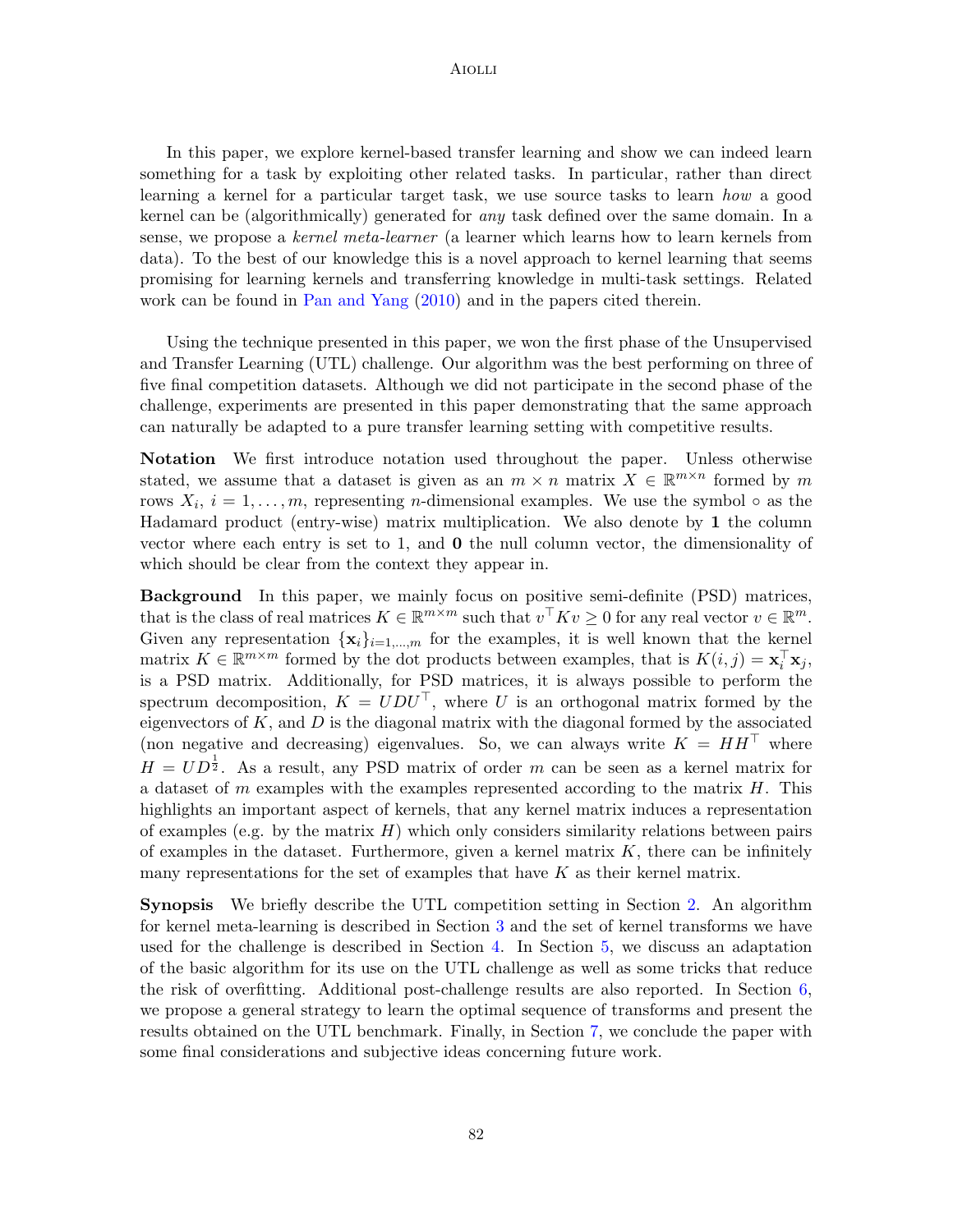## <span id="page-2-0"></span>2. The UTL Challenge

The UTL challenge benchmark<sup>[2](#page-2-1)</sup> contains data related to five different real-world, multiclass problems. For each of these domains, three datasets (development, valid, final) have been prepared using different subsets of the original problem classes. Thus, each dataset contains a sample of a subset of classes of the original domain. Multiple binary tasks were also defined on each of these datasets by splitting the classes in two parts in a number of different ways (obtaining positive and negative labels for the tasks). Here, we briefly describe the UTL challenge setting. Please, refer to [\(Guyon et al.](#page-14-6) [\(2011\)](#page-14-6)) for more details.

### 2.1. The Competition

For each dataset, a data matrix represented as feature vectors (m examples in rows and  $n$  features in columns) was provided to the participants. The goal of the challenge was to produce a new kernel matrix  $K \in \mathbb{R}^{m \times m}$  between examples such that the transformed representation would lead to good performance on supervised learning tasks defined over the valid and final datasets. The actual labels of the supervised tasks used by the organizers were unknown to the participants. The evaluation was made using cross validation by partitioning data several times into training and test sets. On each run, a simple (Hebbian) linear classifier defined on the training data (and the associated kernel matrix) is used to build the scoring function. The ranking produced is then evaluated in terms of the Area Under the ROC curve (AUC) and averaged over the random splits. The size of training data varies between 1 and 64 examples and the AUC is plotted on a log scale against the number of examples. Finally, the area under the learning curve (ALC) is used as the overall evaluation metric.

Note that the labels of the supervised tasks used for the evaluation were not available in the first or second phase. Additional labels (from the development set) were made available for transfer learning in the second phase only.

#### 2.2. The Hebbian classifier

In this section, we give a brief description of the classifier used in the challenge. Let  $X$  be the matrix containing the vectorial representation of the examples (i.e. dataset as rows). For a given task defined over the set of examples  $X$ , the (Hebbian) linear classifier, or linear scoring function,  $\mathbf{f} = X\mathbf{w} \in \mathbb{R}^m$  is constructed by setting  $\mathbf{w} = X^{\top} \mathbf{y}$ ,  $\mathbf{y} \in \mathbb{R}^m$ ,  $\mathbf{y}_i = +\frac{1}{m_+}$ (resp.  $\mathbf{y}_i = -\frac{1}{m_i}$  $\frac{1}{m-}$ ) if the point  $X_i$  is positive (resp. negative) for the task, and  $y_i = 0$  if the point does not belong to the training set of the given task. The values  $m_-\,$  and  $m_+$ represent the number of negative and positive training points, respectively.

Note that, the scoring function on the set of points  $X$  can be written as

$$
\mathbf{f} = X\mathbf{w} = XX^{\top}\mathbf{y} = K\mathbf{y} = K_{tr}\mathbf{y}_{tr},
$$

where  $K = XX^{\top}$  is the kernel matrix,  $K_{tr}$  is the subset of kernel rows/columns corresponding to the training data of the task, and  $y_{tr}$  are the corresponding entries in y. In other words, for any example  $X_i$ ,  $f_i$  represents the difference between the average of kernels  $K(i, +)$  across positive examples minus the average of kernels  $K(i, -)$  across negative

<span id="page-2-1"></span><sup>2.</sup> [http://www.causality.inf.ethz.ch/ul\\_data/DatasetsUTLChallenge.pdf](http://www.causality.inf.ethz.ch/ul_data/DatasetsUTLChallenge.pdf)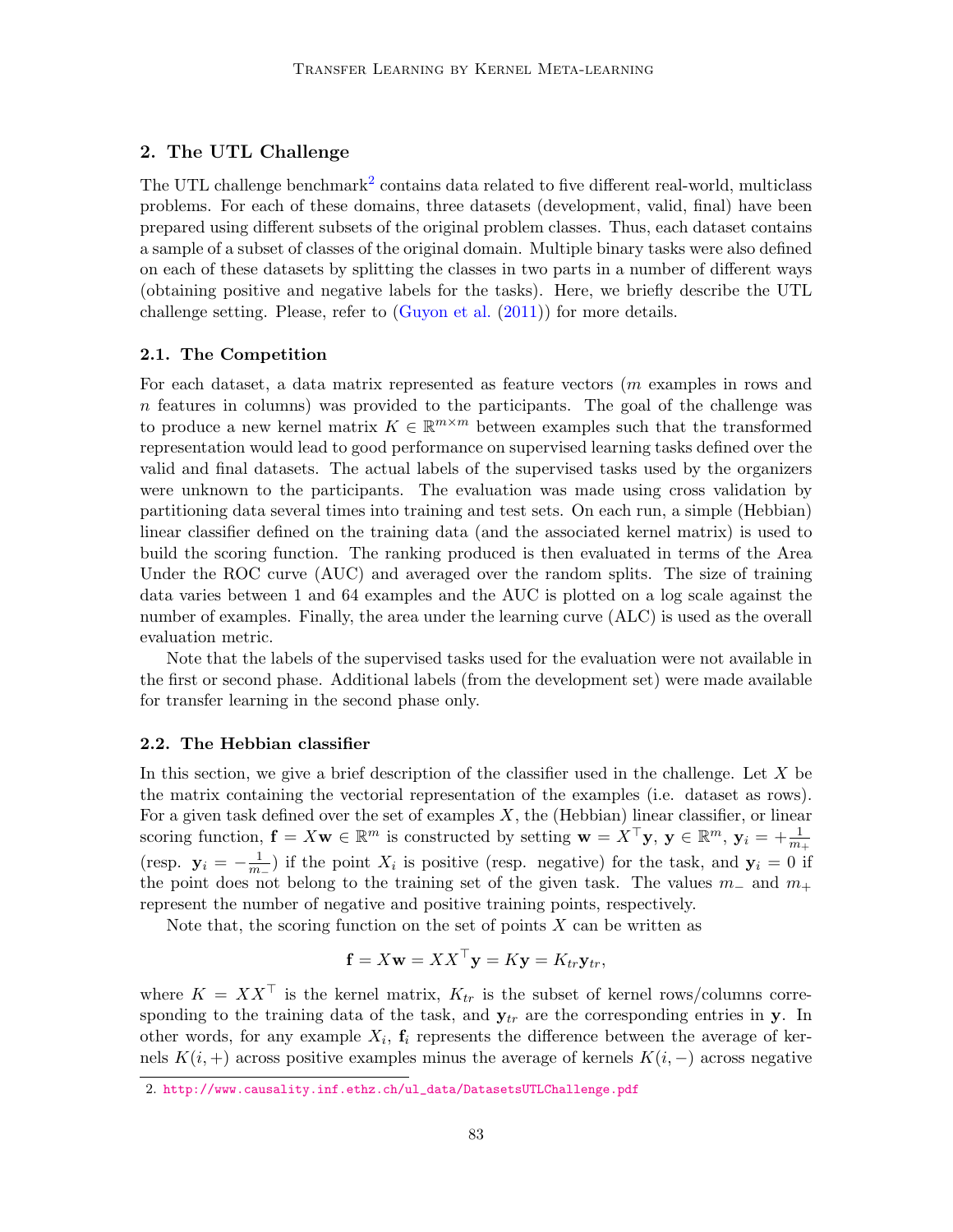examples of the training set for the task. Thus, given a task, the score simply represents the algebraic difference of the similarities of an example with the centroids of positive and negative examples of the task.

This type of classifier has a number of nice properties. Firstly, the ranking of examples induced by the classifier does not depend on the scaling of the kernel matrix, that is, defining  $K' = \alpha K$ , with  $\alpha > 0$  a scalar, does not change the ranking produced by the corresponding scoring function. Secondly, if we add a constant value to every entry of a kernel matrix,  $K' = K + \beta \mathbf{1} \mathbf{1}^\top$ , the values of the scoring function do not change. In fact,  $\mathbf{f} = K' \mathbf{y} = K \mathbf{y} + \beta \mathbf{1} \mathbf{1}^\top \mathbf{y} = K \mathbf{y} = K_{tr} \mathbf{y}_{tr}$ , since  $\mathbf{1}^\top \mathbf{y} = 0$  by construction. These two properties make it possible to standardize the kernel without changing the ranking produced. Thus, an equivalent kernel taking values in [0, 1] can be obtained by using the linear transformation  $K' = (max(K) - min(K))^{-1}(K - min(K)\mathbf{1} \mathbf{1}^{\top})$ . We found this type of standardization useful as a preliminary step prior to discretization of the kernel matrix, a step that was required before the submission to the challenge server.

Finally, this linear classifier can also be seen as a strongly regularized version of an SVM variant (see for example [Aiolli et al.](#page-14-7) [\(2008\)](#page-14-7) for details) and it makes this kind of classifiers suitable when very few training data are used.

## <span id="page-3-0"></span>3. The Kernel Meta Learning (KML) Algorithm

The basic idea of this paper is to learn a chain of kernel transformations that, starting from an initial kernel matrix, leads to a better kernel for a target dataset. For this, a set of available validation (or source) supervised tasks are used to train the learner. The expected output of this procedure is an unsupervised "algorithm", or a sequence of operations, to perform on a given dataset and related kernel matrix. It is important to stress that we are not interested in the kernel matrices computed by this algorithm (in fact those kernel matrices cannot be used over different tasks and data) but we mainly focus on the sequence of operations used to obtain them from data.

We propose a greedy algorithm starting with a seed kernel on the available source data, and iteratively transforming it so that each transform results in a kernel with improved performance on the available source tasks. Labeled data is used to find the optimal transformation parameters during each step. Our intuition is that, by keeping the number of parameters involved in this optimization small, the method should generalize well on new tasks. It should produce chains of kernel transformations that are suitable for other related tasks as well.

Many strategies can be used to implement the idea above and optimize the parameters of these kernel transformations, and in Section  $6$  we propose a general strategy that finds an optimal sequence of such transformations. In this section, we describe the initial strategy we used in the first phase of the UTL challenge.

Assume an initial set of m examples (a dataset) as rows in a matrix  $X \in \mathbb{R}^{m \times n}$ . Starting from a linear kernel matrix  $K(1) = XX^{\top}$  computed on this dataset, each step  $t = 1, \ldots, \overline{t}$ of the algorithm computes a new kernel matrix  $K'(t)$  by transforming the kernel  $K(t)$  using one of a set of given operators (possible sets of operators will be described in detail in the following section). The next (perturbed) kernel  $K(t + 1)$  will be produced as a convex combination of  $K(t)$  and  $K'(t)$ , i.e.  $K(t+1) = (1-a) * K(t) + a * K'(t)$ . The combination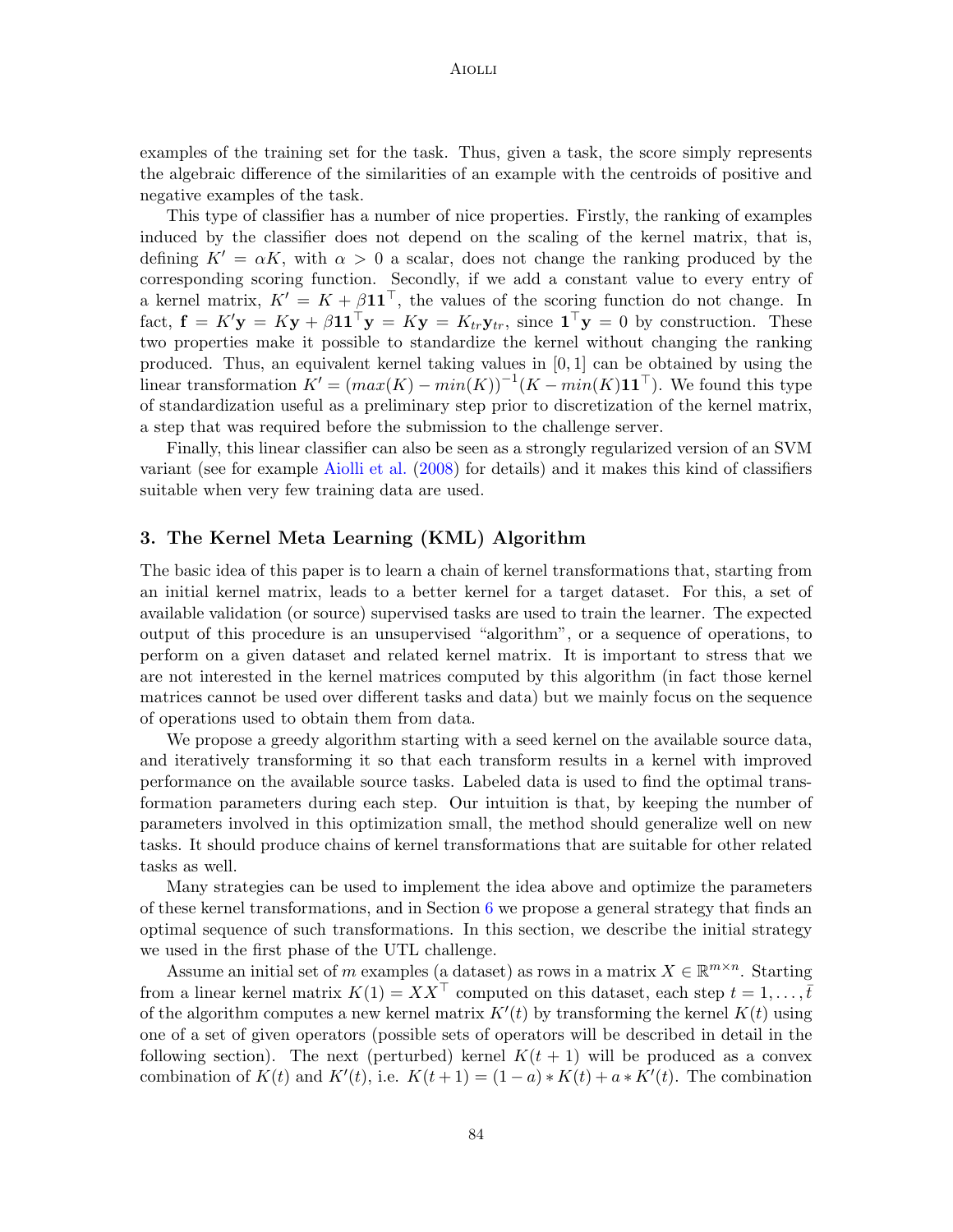coefficient  $0 \le a \le 1$  is determined by validating over the set of labeled examples. Once a good kernel has been obtained for the validation tasks, or a predefined number of steps is reached, the algorithm stops and outputs the optimal sequence of transformations along with their combination parameters. Then, when the computation of a kernel matrix for another (related) task is needed, the same (unsupervised) sequence of transformations can be applied on the new set of unlabeled data.

Note that, since in the UTL challenge the labeled examples for the validation set were not directly available, a raw (in fact manual) validation was performed on each step (i.e. by submitting kernels and looking at the validation set results). In addition to the general algorithm we have given here, its real application to the challenge and methods to reduce the risk of overfitting on validation tasks will be explained in detail in Section [5.](#page-7-0)

## <span id="page-4-0"></span>4. Kernel Transforms

For the algorithm in Section [3](#page-3-0) to work we must use kernel transforms that do not require direct access to feature vectors. Fortunately, we can exploit the kernel trick (Schölkopf [et al.](#page-14-8) [\(1999\)](#page-14-8)), where pattern-pattern similarities can indirectly represent examples. An additional contribution of the present work is to characterize some types of data transformations that have this characteristic. Below, we describe in detail the four classes of kernel transformations we used in the UTL challenge. In particular, we consider: a subset of affine transformations, transformations of the kernel spectrum, polynomial transformations, and an algorithmic transformation based on Hierarchical Agglomerative Clustering (HAC). All the proposed transforms will produce PSD matrices when they are applied to PSD matrices.

### 4.1. Affine Transformations: Centering and Normalization in Feature Space

Consider a kernel matrix  $K \in \mathbb{R}^{m \times m}$  and any matrix  $X \in \mathbb{R}^{m \times n}$ , such that  $K = XX^{\top}$ . Here, we show how a set of affine transformations on the rows  $\{X_i\}_{i=1,\dots,m}$  of X can directly be performed by transforming the kernel matrix and hence they are suitable for use by our algorithm. Specifically, if we take any transformation of the form:

<span id="page-4-1"></span>
$$
X_i' = \beta_i X_i + \gamma^\top X \tag{1}
$$

with  $\beta \in \mathbb{R}^m$ ,  $\gamma \in \mathbb{R}^m$ , then it can be shown that the following holds:

$$
K' = X'X'^{\top} = (\beta \mathbf{1}^{\top}) \circ K \circ (\mathbf{1}\beta^{\top}) + \mathbf{1}\gamma^{\top} K + K\gamma \mathbf{1}^{\top} + (\gamma^{\top} K\gamma)\mathbf{1}\mathbf{1}^{\top}.
$$

Hence, every linear transformation like this can be given as a kernel transformation. Wellknown instances of this class of transformations are briefly described next.

A first simple transformation is the centering of examples in feature space. In this case, we have  $X'_i = X_i - \frac{1}{m}$  $\frac{1}{m}\sum_{j=1}^{m} X_j$  $\frac{1}{m}\sum_{j=1}^{m} X_j$  $\frac{1}{m}\sum_{j=1}^{m} X_j$ , which corresponds to the setting in Eq. 1 when  $\beta = 1$ and  $\gamma = -\frac{1}{n}$  $\frac{1}{m}$ **1**. By applying the formula above, we get the well known centering kernel transformation (see [Shawe-Taylor and Cristianini](#page-14-9) [\(2004\)](#page-14-9)),

$$
K_c = K - \frac{1}{m} \mathbf{1} \mathbf{1}^\top K - \frac{1}{m} K \mathbf{1} \mathbf{1}^\top + \frac{1}{m^2} (\mathbf{1}^\top K \mathbf{1}) \mathbf{1} \mathbf{1}^\top. \tag{T_c}
$$

Similar transforms exist for other kinds of data processing. Pattern normalization, for example, corresponds to the same class of transformations given above with  $\beta_i = 1/\sqrt{K(i,i)}$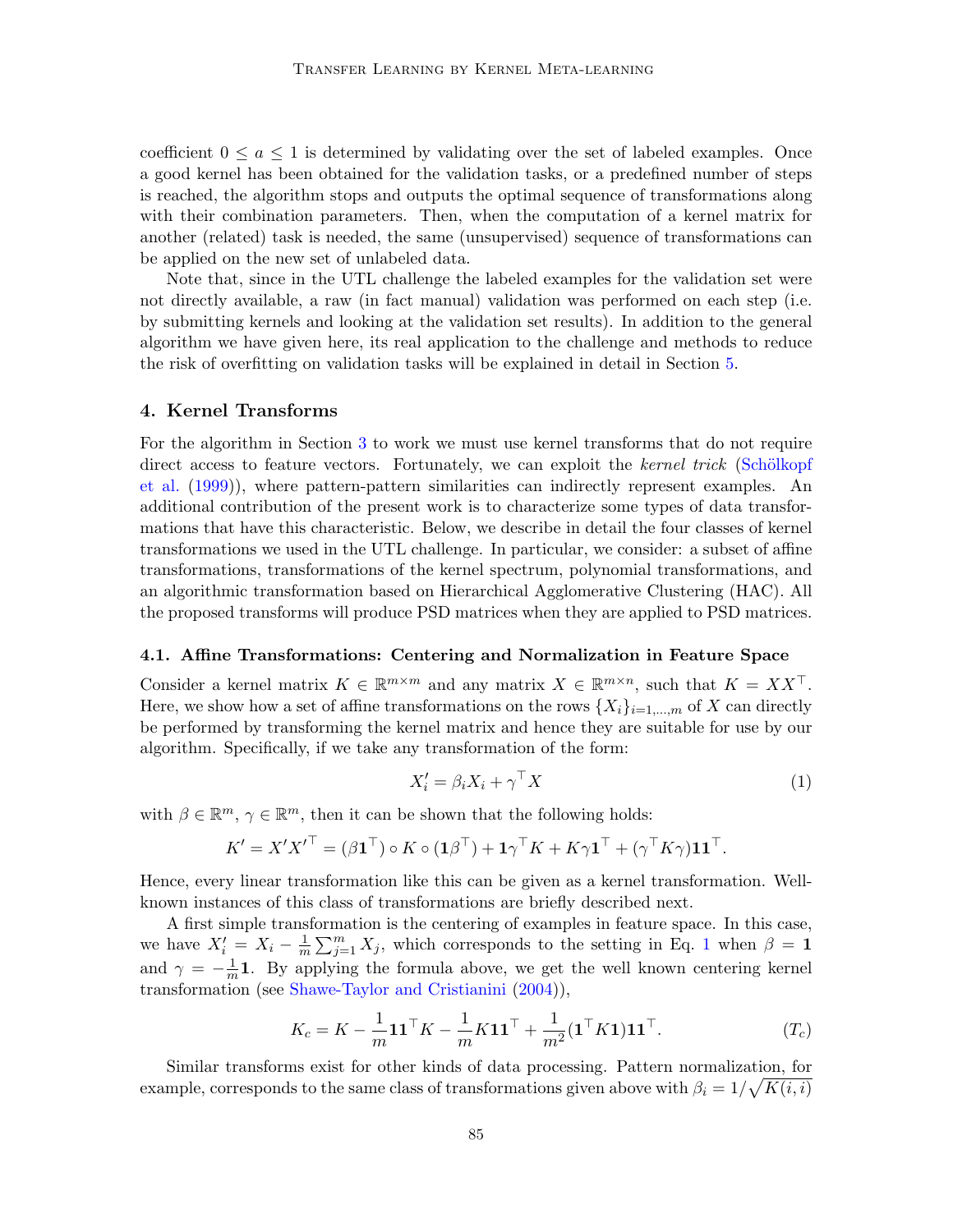### Aiolli

and  $\gamma = 0$ . In this case,  $K'(i, i) = X_i' X_i'^{\top} = ||X_i'||^2 = 1$  and  $trace(K') = m$ , the number of examples in the set.

We notice some interesting facts about kernel centering. If  $K = XX^{\top}$  is centered, we notice some interesting racts about kerner centering. If  $K = AX$  is centered,<br>then for every  $\alpha \in \mathbb{R}^+$  we have  $\alpha K = \alpha X X^\top = (\sqrt{\alpha} X)(\sqrt{\alpha} X)^\top$ , which is also centered. Furthermore, the sum of centered kernels  $K' = \sum_{j=1}^{s} K_j$  is also a centered kernel since it can be seen as the kernel obtained by concatenating the individual feature space representations,  $X'_{i} = [X_{i,1}, X_{i,2}, \ldots, X_{i,s}]$  and is clearly centered. From these two facts, it follows that any linear combination of centered kernels is also a centered kernel.

Similar results can be given for the trace of kernel matrices. For instance, any matrix obtained as a convex combination of matrices with the same trace  $t$ , will have trace  $t$ . Also, any convex combination of normalized kernels is a normalized kernel.

#### 4.2. Kernel Spectrum Transformation

Another variety of valid kernels can be computed by modifying the spectrum of a given kernel matrix through a function with codomain in  $\mathbb{R}^+$ . Considering a positive semi-definite matrix (a kernel) K, this can always be written as  $K = \sum_{i=1}^{m} \lambda_i \mathbf{u}_i \mathbf{u}_i^\top$  where  $\{\lambda_1, ..., \lambda_m | \lambda_i \geq \lambda_i\}$  $0, \lambda_i \geq \lambda_{i+1}$  are the eigenvalues (in decreasing order) and  $\{u_1, \dots, u_m\}$  the corresponding eigenvectors of K. Our proposal here is to transform the eigenvalues via a function  $\sigma(\lambda)$ taking values in  $\mathbb{R}^+$ , i.e.

$$
K_{\sigma} = \sum_{i=1}^{m} \sigma(\lambda_i) \mathbf{u}_i \mathbf{u}_i^{\top}.
$$
 (T<sub>\sigma</sub>)

Different types of spectrum transformation functions can be defined on the spectrum of the eigen-decomposition of a kernel matrix. The two we have used for the UTL challenge<sup>[3](#page-5-0)</sup> are:

- **Step:**  $\sigma(\lambda) = 1$  when  $\lambda \geq \epsilon \lambda_1$ ,  $0 \leq \epsilon \leq 1$ , and  $\sigma(\lambda) = 0$  otherwise. This transformation corresponds to the principal directions.
- **Power:**  $\sigma(\lambda) = \lambda^q$  where  $q \geq 0$ . This transformation corresponds to exponentiating the kernel matrix, i.e.  $K' = K<sup>q</sup>$ .

Interestingly, the effect obtained when using *Power* as the spectrum transformation function is related to a softer version of the (kernel) PCA on the features of the kernel  $K$ . In fact, after performing an orthogonalization of the features, the weight of components having small eigenvalues are relatively reduced (when  $q > 1$ ) or increased (when  $q < 1$ ). Note that the complexity of the obtained kernel decreases with  $q$ , as the higher we set  $q$ , the smaller will be the number of significant directions we are using. Viceversa, when  $q$  tends to  $0$ , the transformed matrix tends to the identity matrix and the data has orthogonal representations. This transform also has interesting connections with diffusion maps [\(Coifman and](#page-14-10) [Lafon](#page-14-10) [\(2006\)](#page-14-10)).

In order to better analyze the effect of this transform, we consider the spectral decomposition of the matrix  $K = UDU^{\top}$ , where U contains the eigenvectors  $\{u_i\}_{i=1,\dots,m}$  as

<span id="page-5-0"></span><sup>3.</sup> Note that, since the kernel obtained after this transformation is not normalized, consistently with other transformations presented in this paper, a subsequent normalization of the obtained kernel can be performed. In fact, this is what we did in the challenge.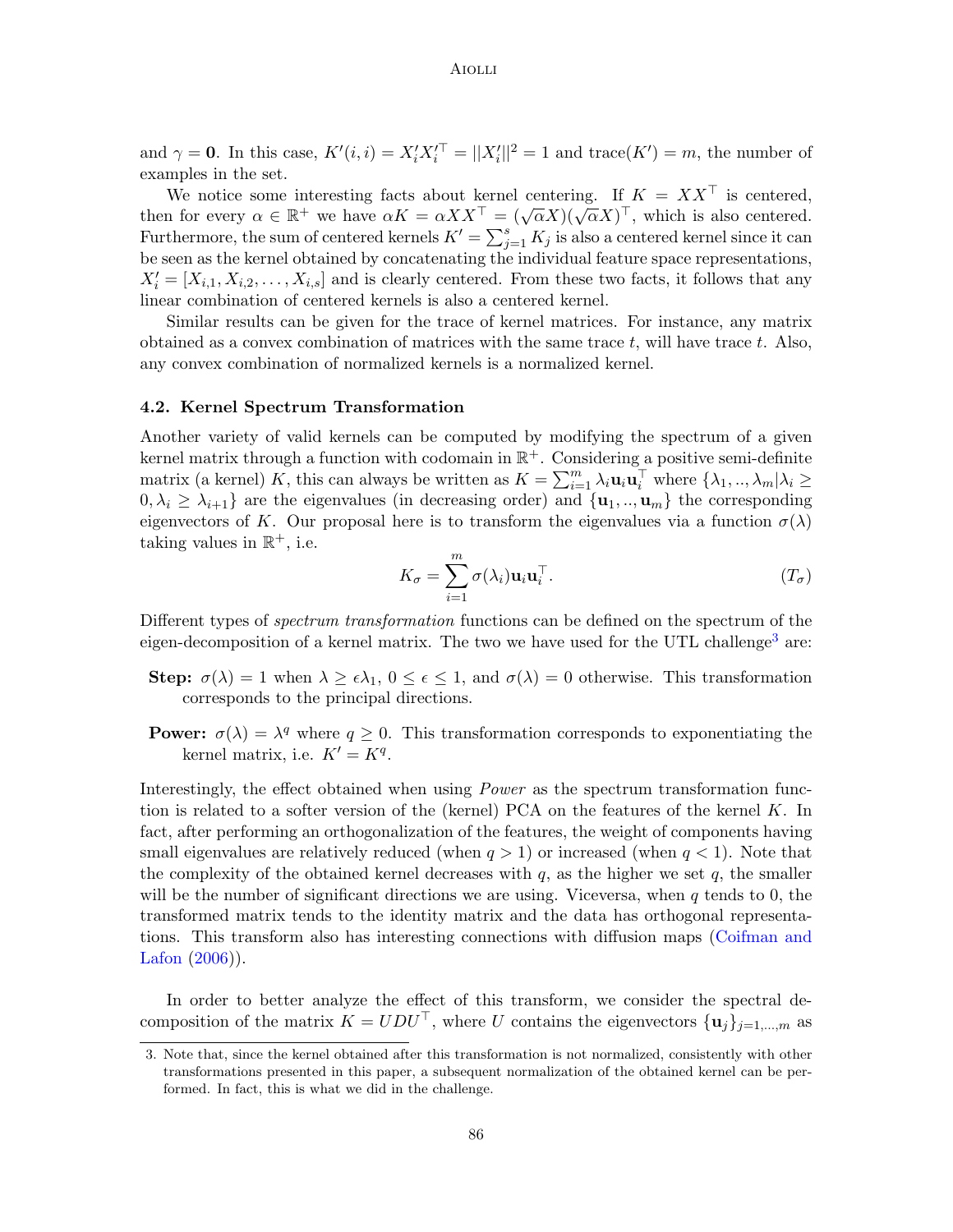columns and  $D$  is a diagonal matrix with the eigenvalues of  $K$  in decreasing order. This decomposition exposes the new representations of the examples. Specifically, we have

$$
\mathbf{x}'_i = [\sqrt{\sigma(\lambda_1)}\mathbf{u}_{1i}; \ldots; \sqrt{\sigma(\lambda_m)}\mathbf{u}_{mi}].
$$

It is apparent that the above corresponds to a reweighting of the components. When  $q$ is large, more emphasis is given to the most important components and when  $q$  is small, all the components have more equal importance.

Note that when this transformation is used on a centered kernel matrix, the transformed matrix is also centered since all features are scaled by the same amount, while the trace changes according to trace(K') =  $\sum_{i=1}^{m} \sigma(\lambda_i)$ .

### 4.3. Polynomial-Cosine Kernel Transformation

So far, the proposed transformations do not modify the original feature space, rather they perform only linear transformations of the feature vectors. An alternate, non linear, way to transform the feature vectors is to apply a polynomial transformation. For this, we propose the following kernel transformation:

$$
K_{\pi}(i,j) = \frac{(\cos(\mathbf{x}_i, \mathbf{x}_j) + u)^p}{(1+u)^p} = \frac{1}{(1+u)^p} \left(\frac{K(i,j)}{\sqrt{K(i,i)}\sqrt{K(j,j)}} + u\right)^p \qquad (T_{\pi})
$$

where  $p \in \mathbb{N}$  and  $u > 0$ . Specifically, with this transformation, the original kernel is used to compute cosine similarity in feature space, and a polynomial transformation is computed on the result. Finally, the normalization term makes  $K_\pi(i, i) = 1$  for every i. It is easy to show that this is a valid kernel using the closure properties of kernels (see e.g. [Shawe-Taylor](#page-14-9) [and Cristianini](#page-14-9) [\(2004\)](#page-14-9)). One effect of the polynomial kernel, and this transformation in particular, is to further deemphasize similarities of dissimilar examples.

#### 4.4. Algorithmic Transformations: a Kernel based on HAC

A clustering resulting from an unsupervised algorithm can be used to define a kernel. This is another way to exploit a similarity or kernel function to generate a new kernel. Hierarchical Agglomerative Clustering (HAC) is a popular method for clustering data. It starts by treating each pattern as a singleton cluster, subsequently, merging pairs of clusters until a single cluster contains all patterns. To do this, it requires  $(i)$  a pattern-pattern similarity function and *(ii)* a merge strategy that decides which pair of clusters to merge based on a cluster-cluster similarity function. In our case, the kernel to be transformed is used as the pattern-pattern similarity matrix. Popular cluster-cluster similarity measures are often based on single-linkage, complete-linkage, or average-linkage strategies. In the singlelinkage (resp. complete-linkage) strategy, the similarity between two clusters is defined as the similarity of the most (resp. least) similar members. In the average-linkage strategy, the similarity between two clusters is defined as the average of similarities between all members of the two clusters.

A generalization of these measures can be defined as:

$$
S(c_1, c_2) = \frac{\sum_{\mathbf{x}_i \in c_1, \mathbf{x}_j \in c_2} K(i, j) \cdot e^{\eta K(i, j)}}{\sum_{\mathbf{x}_i \in c_1, \mathbf{x}_j \in c_2} e^{\eta K(i, j)}},
$$
\n(2)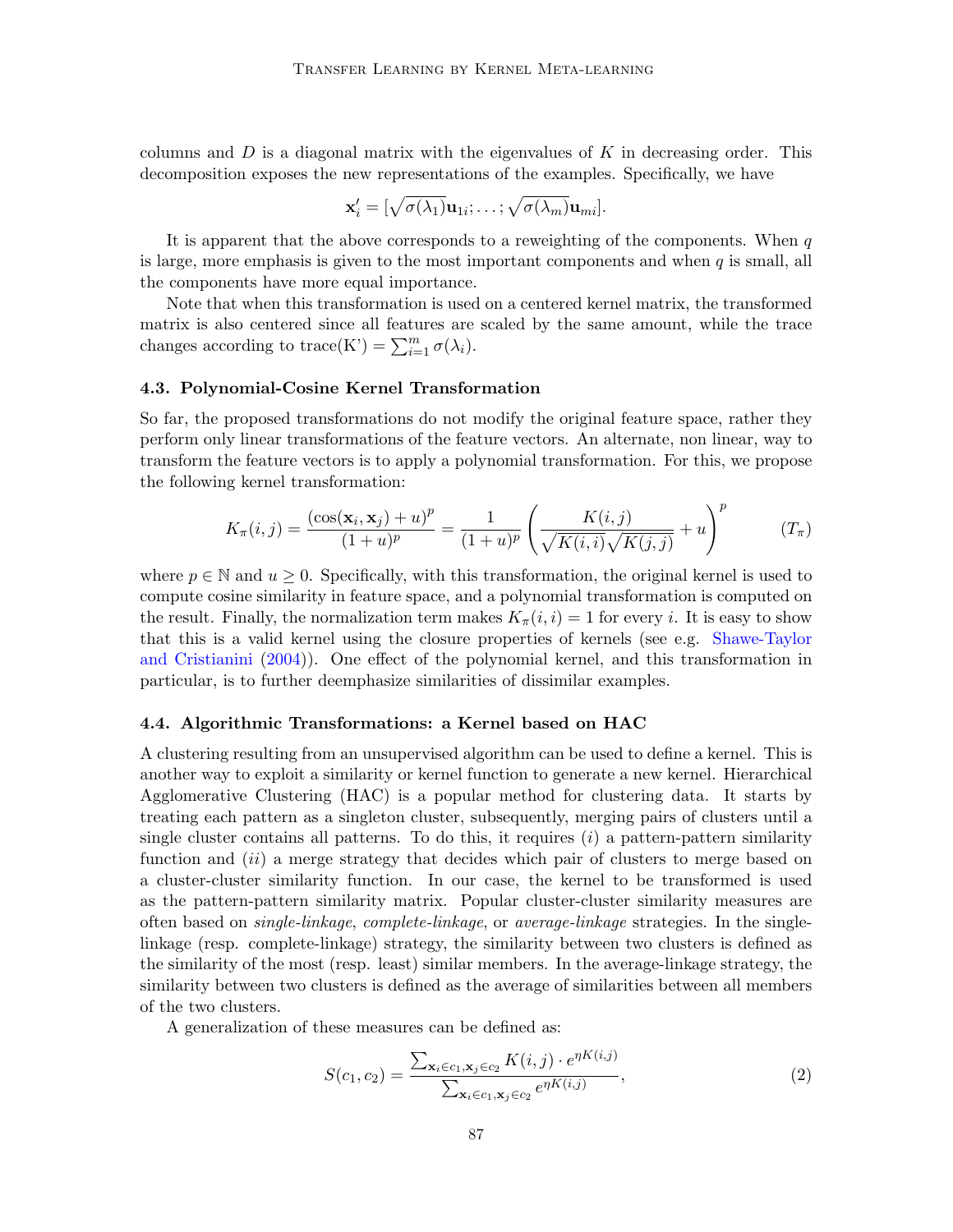### **AIOLLI**

where  $\eta \in \mathbb{R}$ . The single-linkage strategy corresponds to  $\eta = +\infty$ , the complete-linkage strategy corresponds to  $\eta = -\infty$ , and the average-linkage strategy is obtained by setting  $\eta = 0.$ 

We now propose a kernel defined on the basis of agglomerative clustering. Let  $C_t \in$  $\mathbb{R}^{m \times m}, t \in \{1, \ldots, m\},\$ be the matrix with binary entries such that  $C_t(i,j) = 1$  whenever the examples i and j are in the same cluster at the t-th agglomerative step, and 0 otherwise. Clearly,  $C_1 = I$ , as this refers to the initial clustering where each example represents a different cluster, and  $C_m = 11^{\top}$  is the matrix with all entries set to 1, as in this case there is a single cluster. Finally, the HAC kernel can be defined by:

$$
K_h = \frac{1}{m} \sum_{t=1}^{m} C_t.
$$
\n
$$
(T_h)
$$

In this way  $K_h(i, j)$  represents the fraction of times the examples i and j are assigned to the same cluster in the HAC agglomerative process. It is a valid kernel since  $K_h(i,j) = \frac{1}{m} \mathbf{x}_i^{\top} \mathbf{x}_j$ , where  $\mathbf{x}_i$  is one possible representation of the *i*-th example consisting of a binary vector having a component for each node of the dendrogram generated through the agglomerative process. Specifically, we have  $x_{is} = 1$  whenever the node s belongs to the dendrogram path starting from the root and ending on the leaf corresponding to the example i. It is also possible to show this kernel is proportional to the depth in the HAC dendrogram of the *Lowest Common Ancestor* (LCA) of the two examples.

#### 4.5. Other kernel transforms

We conclude this section with additional examples of classes of transformations that were not used in the challenge but could be studied and added in the future.

A first interesting transform that can be used is  $K' = KAK$  with A an opportune PSD matrix. It is possible to show that KPCA (Schölkopf et al. [\(1998\)](#page-14-11)) is an instance of this transformation obtained by setting  $A = U_k D_k^{-1} U_k^{\top}$ , where  $U_k$  are the first k columns of the spectral decomposition of K, and  $D_k \in \mathbb{R}^{k \times k}$  is the associated submatrix of D. Moreover, for any  $n > 0$  and  $C \in \mathbb{R}^{m \times n}$ , the matrix  $C<sup>T</sup> K C$  is positive definite and thus, this transformation can be used by our algorithm. Another easy transform can be obtained by using the RBF kernel  $K(i, j) = \exp(-\beta(K(i, i) + K(j, j) - 2K(i, j)))$  with  $\beta > 0$ .

## <span id="page-7-0"></span>5. Adaptation of the KML algorithm to the UTL challenge and Results

In the first phase of the UTL challenge, labeled examples were not directly available and the algorithm described in Section [3](#page-3-0) was not applicable as it is. So, we adapted the algorithm by simplifying the validation procedure to make it practical to be performed manually. As a side effect, this simplification reduced the effective hypothesis space and also the danger of overfitting. More specifically, we fixed the order of application of the transforms (based on their "complexity", from low to high complexity transforms) and limited the set of possible parameter choices. Moreover, a transformation was only accepted (i.e.  $a > 0$ ) if it improved the ALC on validation significantly. In this way we avoided overtuning parameters. In this section we give additional details about the above-mentioned criteria.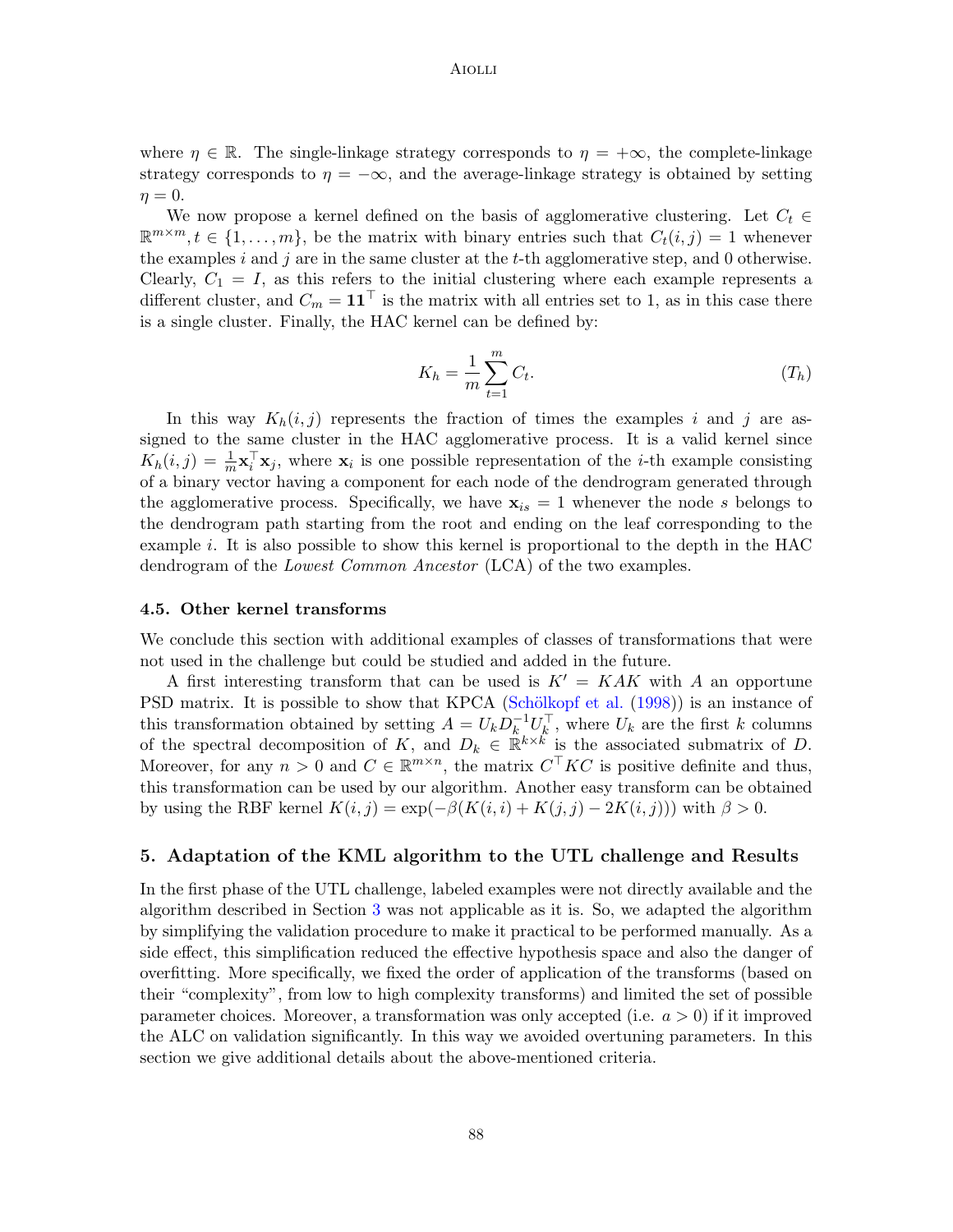The kernel centering transform,  $T_c$ , was only performed at the very beginning (i.e. data preprocessing) and only when its application improved the ALC on validation over a raw linear kernel. After that, the other transforms were validated one by one, starting from  $T_{\sigma}$ , then  $T_{\pi}$ , and finishing with  $T_h$ . This procedure was then iterated until there was no significant ALC improvement.

The  $T_{\sigma}$  transformation was validated with parameter  $q = 0.2 \cdot q_0, q_0 \in \{1, ..., 10\}$ . In order to decrease the actual number of values to try, we assumed a convex behavior of the  $ALC(q)$  curve and limited ourselves by performing a binary search for the best q. The combination coefficient assigned to this type of transform was always a binary value, i.e.  $a \in \{0,1\}$ , meaning the transform was simply *accepted* or not. This choice was made depending on whether the resulting improvement was considered significant.

The  $T_{\pi}$  transformation was validated with parameters  $p \in \{1, \ldots, 6\}$ , and  $u \in \{0, 1\}$ . We started with  $p = 1$  and increased the value until the ALC on validation could not be further improved. Even in this case, the combination coefficient was chosen to be binary, depending on the significance of the real ALC improvement on the validation set.

Finally, the  $T_h$  transformation was validated with parameter  $\eta \in \{-10, 0, +10\}$ . However, we noticed that  $\eta = 0$  was almost always the best choice. Moreover, since in this case the transformed kernel is expected to be fairly different than the original, the combination coefficient has been more accurately validated by doing a binary search on the set of values  $a = 0.05 \cdot a_0, a_0 \in \{0, \ldots, 20\}.$ 

In Table [1,](#page-9-0) detailed results obtained at post-challenge time are reported. In particular, we used the same validation performed during the challenge in order to investigate possible overfitting. Notice that in some (very few) cases, the obtained results can slightly differ from the official results reported for the challenge due to minor differences<sup>[4](#page-8-1)</sup>. The results confirm that the method is quite robust to overfitting. Although this behavior was absolutely expected, it could not be given as granted during the challenge.

## <span id="page-8-0"></span>6. A general strategy for Transfer Learning

As described in previous sections, kernel validation was performed manually for the challenge. In this section, we propose a general (and automatic) strategy for use when binary labels for the source tasks are available. Specifically, validation performs a greedy search over the space of transform sequences. We assume access to a predefined and finite set of transforms.

### <span id="page-8-2"></span>6.1. The TKML strategy: The Algorithm

The pseudo-code in Algorithm [1](#page-10-0) describes a general strategy to find the optimal set of transformations according to a given notion of accuracy on source tasks. This procedure will be provided with a set of source datasets,  $\mathcal{X}$ , and a set of binary tasks,  $\mathcal{L}$ , defined over the source data. Solely to simplify notation, we assume each source dataset has the same number of binary tasks defined over it. However, it is trivial to adapt it to the case where

<span id="page-8-1"></span><sup>4.</sup> In particular, during the challenge some transforms were (erroneously) applied to the integer matrix used for submission instead of applying them to the correct real valued kernel matrix to transform.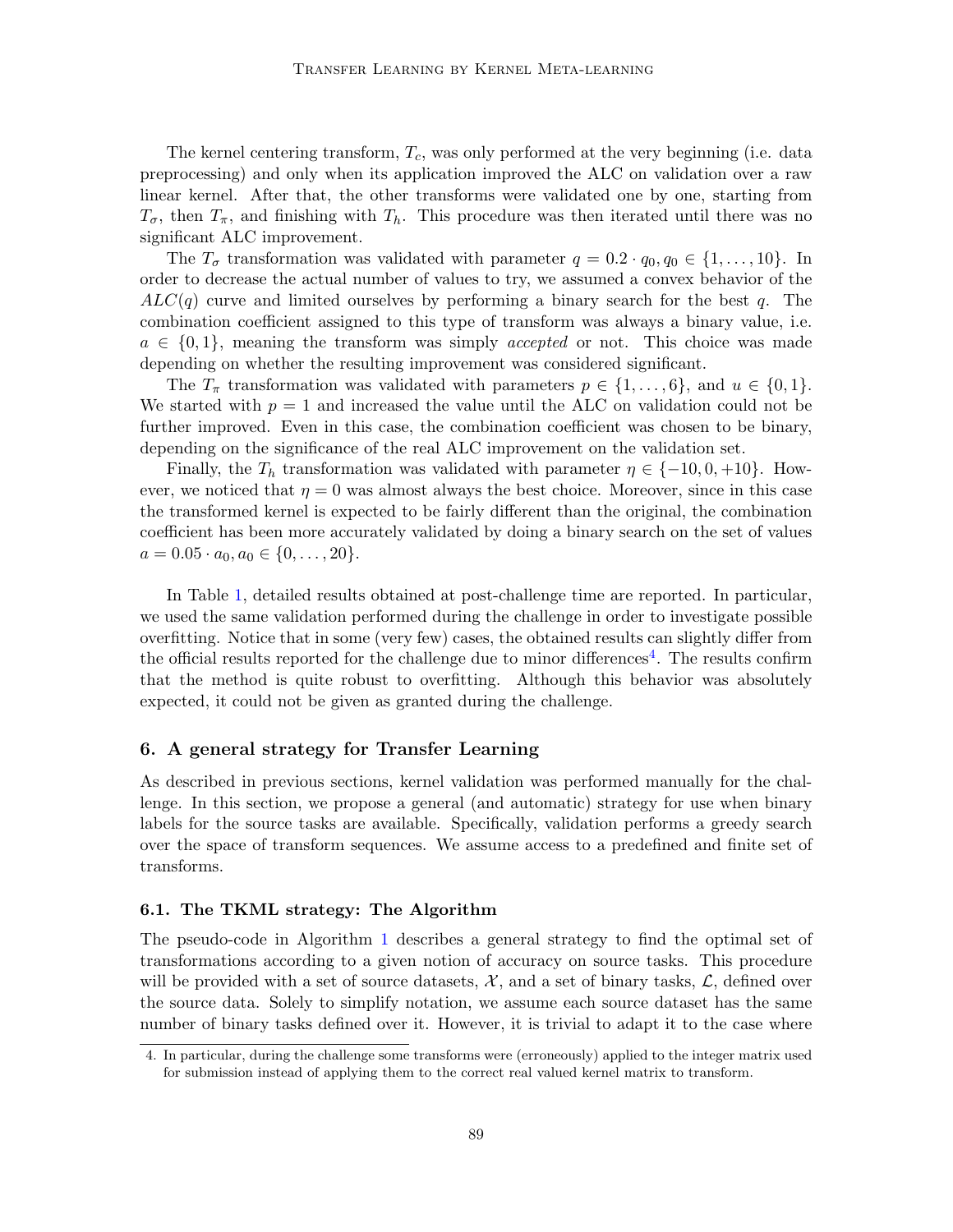<span id="page-9-0"></span>Table 1: Details of the validation procedure performed by the KML algorithm on the five datasets of the UTL challenge (Phase 1).  $RawVal$  is the ALC result obtained by the linear kernel on the validation set. BestFin is the ALC result obtained by the best scoring competitor algorithm (its final rank in parenthesis). For each dataset, the ALC on validation and the ALC on the final datasets are presented. Note that only those transformations accepted by the algorithm  $(a > 0)$  are reported with their optimal parameters.

| <b>AVICENNA</b>                                  | RawVal: 0.1034 BestFin: 0.217428(2) | Val ALC  | Fin ALC     |
|--------------------------------------------------|-------------------------------------|----------|-------------|
| $T_c$                                            | k.s1.t0c1n0                         | 0.124559 | 0.172279    |
| $T_{\sigma}(q=0.4), a=1$                         | k.s1.t0c1n0.q04n                    | 0.155804 | 0.214540    |
| $T_{\pi}(p=6, u=1), a=1$                         | k.s1.t0c1n0.q04n.p6u1               | 0.165728 | 0.216307    |
| $T_h(\eta = 0), a = 0.2$                         | k.s1.t0c1n0.q04n.p6u1.d0.a02        | 0.167324 | 0.216075    |
| $T_{\sigma}(q=1.4), a=1$                         | k.s1.t0c1n0.q04n.p6u1.d0.a02.q1_4n  | 0.173641 | 0.223646(1) |
| <b>HARRY</b>                                     | RawVal: 0.6264 BestFin: 0.806196(1) | Val ALC  | Fin ALC     |
| $T_c$                                            | k.s2.t0c1n0                         | 0.627298 | 0.609275    |
| $T_{\pi}(p=1, u=0), a=1$                         | k.s2.t0c1n0.p1u0                    | 0.604191 | 0.678578    |
| $T_h(\eta = 10), a = 1$                          | k.s2.t0c1n0.p1u0.d10                | 0.861293 | 0.716070    |
| $T_{\sigma}(q=2), a=1$                           | k.s2.t0c1n0.p1u0.d10.q2n            | 0.863983 | 0.704331(6) |
| <b>RITA</b>                                      | RawVal: 0.2504 BestFin: 0.489439(2) | Val ALC  | Fin ALC     |
| $T_c$                                            | k.s3.t0c1n0                         | 0.281439 | 0.462083    |
| $T_{\pi}(p=5, u=1), a=1$                         | k.s3.t0c1n0.p5u1                    | 0.293303 | 0.478940    |
| $T_h(\eta = 0), a = 0.4$                         | k.s3.t0c1n0.p5u1.d0.a04             | 0.309428 | 0.495082(1) |
| <b>SYLVESTER</b>                                 | RawVal: 0.2167 BestFin: 0.582790(1) | Val ALC  | Fin ALC     |
| $T_{\sigma}(\epsilon = 0.00003), a = 1$          | k.s4.t0c0n0.e000003n                | 0.643296 | 0.456948(6) |
| <b>TERRY</b>                                     | RawVal: 0.6969 BestFin: 0.843724(2) | Val ALC  | Fin ALC     |
| $T_c$                                            | k.s5.t0c1n0                         | 0.712477 | 0.769590    |
| $T_{\sigma}(q=2), a=1$                           | k.s5.t0c1n0.q2n                     |          | 0.826365    |
| $T_h(\eta=0), a=0.95$<br>k.s5.t0c1n0.q2n.d0.a095 |                                     | 0.821622 | 0.846407(1) |

the number of tasks per dataset varies. Finally, we assume the existence and access to a finite set of predefined transformations in  $\mathcal{T}$ .

The algorithm maintains a priority queue of transformed kernels and additional information about them: the sequence of transformations that have already been applied, and the evaluation of the kernel produced (e.g. the ALC observed on the associated source tasks). The priority of an element of the queue is defined as a function of the ALCs obtained on the associated tasks (e.g. their average). On each iteration, an element of the queue (i.e. a kernel set, the list of applied transforms, and the evaluation of the transformed kernels) is extracted and all transformations available in the set  $\mathcal T$  are applied, in turn, to the current kernels. After each transform has been applied, the obtained kernels are evaluated and inserted into the queue if it increases the relative performance.

At this point, it is important to note that the effectiveness of this algorithm depends very much on the type, and number, of transforms. In general, we can have up to  $|\mathcal{T}|^v$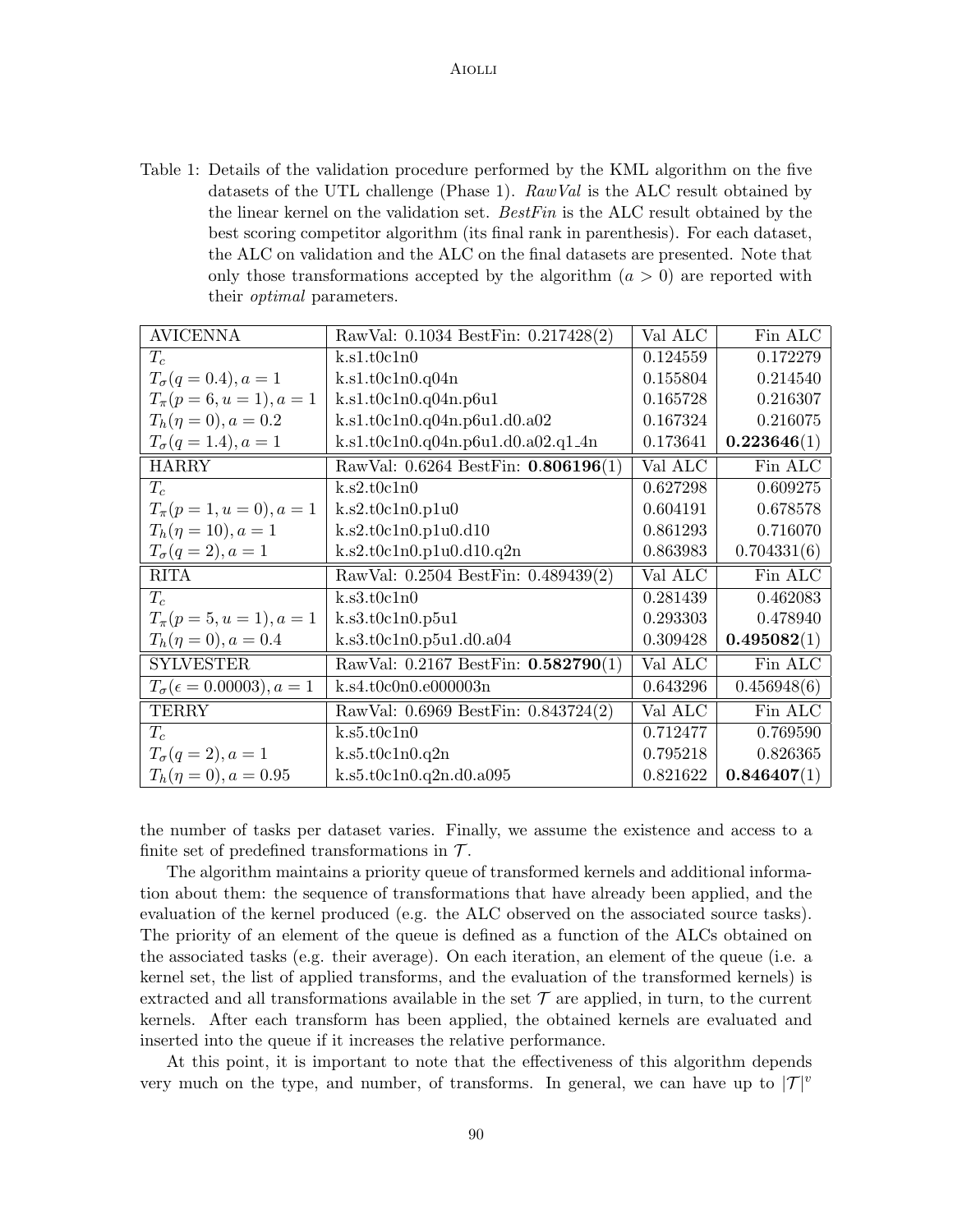**Input** :  $\mathcal{X} = \{X_1, \ldots, X_s\}$ : A set of source data matrices  $X_i \in \mathbb{R}^{m \times n}$  $\mathcal{L} = \{L_1, \ldots, L_s\}$ : A set of source binary tasks  $L_i \in \mathbb{R}^{m \times q}$  $\mathcal{T} = \{T_1, \ldots, T_k\}$ : A set of k transforms  $\mathcal{K} = \{K_i = X_i X_i^{\top}\}_{i=1,\dots,s}$  (current set of kernel matrices)

 $BestEval = Evaluate(K, \mathcal{L})$  (best evaluation so far)  $Q = [(\mathcal{K},[],BestEval)]$  (priority queue)  $W^* = \parallel$  (optimal list of transforms so far)

```
while not empty Q do
```

```
(\mathcal{K}, W, E) = Q.Dequeue()if E > BestEval then
    BestEval = EW^* = Wend
foreach T_i \in \mathcal{T} do
    \mathcal{K}' = Transform(\mathcal{K}, T_i)Eval = \text{Evaluate}(\mathcal{K}', \mathcal{L})if AcceptTransform(Eval, E) then
          Q.\mathtt{Enqueue}((\mathcal{K}^\prime, [\dot{W}|T_i], \dot{Eval}))end
end
```
end

**Output:**  $W^*$ : Optimal list of transforms

<span id="page-10-0"></span>Algorithm 1: General Search Strategy for Transfer kernel Meta-learning (TKML).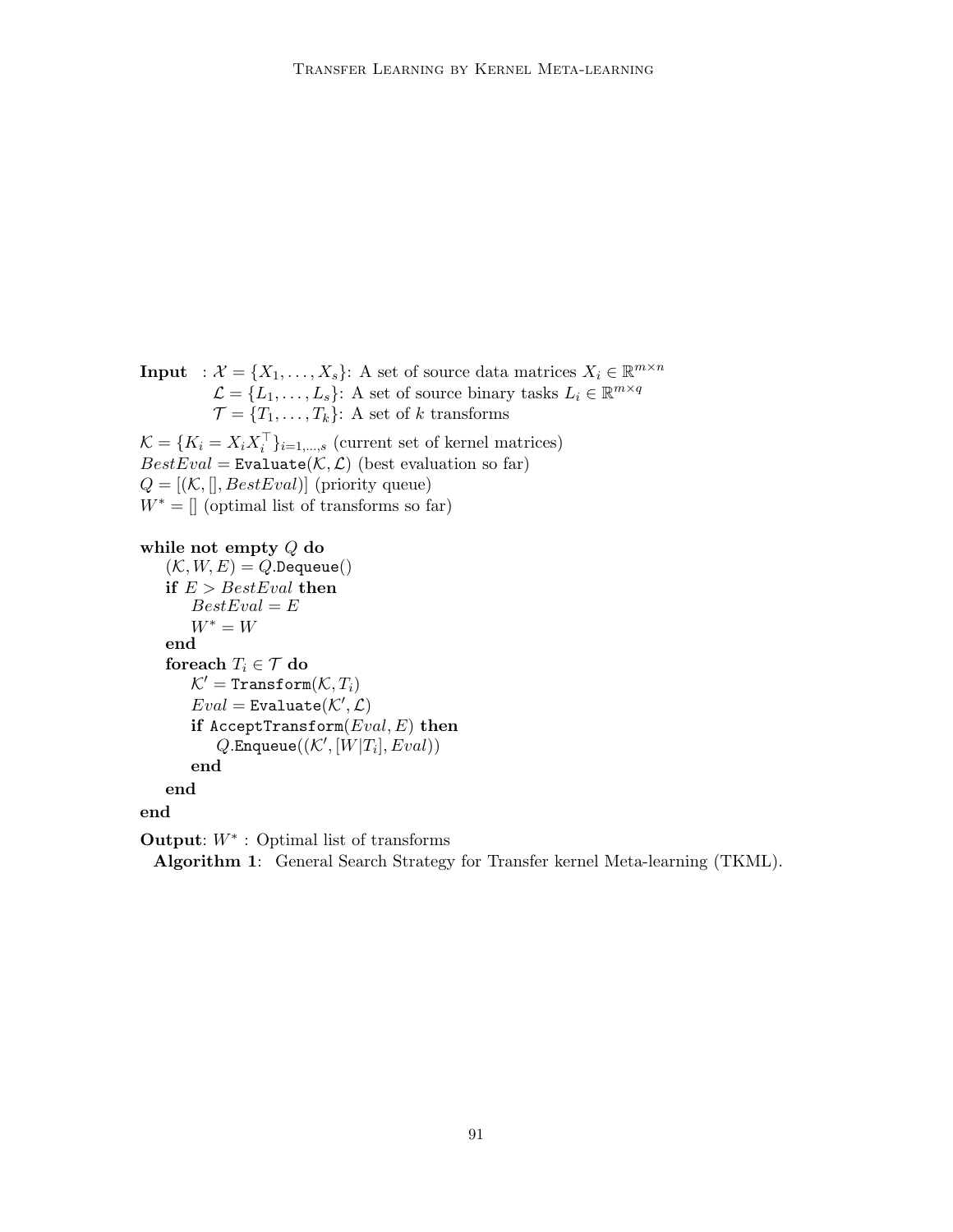different sequences of length  $v$ . This dimension represents the size of the hypothesis space. As hypothesis space size increases, we can expect higher accuracies of the optimal sequence generated by the algorithm. However, there is also the danger of overfitting the source data, producing sequences that will not generalize well to other data and tasks.

One way to keep the size of the hypothesis space small, while maintaining good performance, is to utilize the granularity of the available transformations. In particular, we can use a coarse-grained set  $\mathcal T$  containing more complex transformations (i.e. transformations which are composition of other simpler transformations). We will give an example of application of this criterium in the following experiments.

## 6.2. TKML strategy: Experimental Setting

At the end of the challenge, we were provided with labels for both the validation datasets and for the transfer datasets for all problems. We now present additional experiments based on these new datasets. Specifically, we were curious to see if adding transfer labels to the validation process could improve results. For each challenge problem, we used only a subsample of the transfer set and corresponding labels, with size equal to the validation and final datasets.

We applied the general strategy described earlier to find the optimal set of transformations. The evaluation of a sequence of transforms (function Evaluate() in Algorithm [1\)](#page-10-0) is performed by averaging the ALCs obtained on the tasks defined on the two source datasets. The acceptance condition (function AcceptTransform() in Algorithm [1\)](#page-10-0) verifies whether adding a new kernel transform improves the performance of the sequence.

As already stated, a crucial factor is the choice of transforms,  $\mathcal{T}$ . After preliminary experiments performed on validation datasets and considering the criteria presented in Section [6.1,](#page-8-2) we have chosen the small set of transforms given in Table [2.](#page-12-1) Note that most of these transforms actually consist of sequences of simpler transforms. We also have performed experiments using a larger set of transforms and a finer selection of the transformations. As expected, the algorithm tended to overfit some source tasks in this case.

#### 6.3. TKML strategy: Results

The initial seed kernel for all five challenge datasets is the linear kernel  $K = XX^{\top}$ , centered and scaled to trace  $m$ , the number of examples of the set (i.e. *trace standardization*). The validation and transfer datasets have been used as source datasets. The results for the five datasets are as follows (refer to Table [2](#page-12-1) for a detailed description):

- AVICENNA:  $T_2$ ,  $T_3$ ,  $T_1$ ,  $T_3$  for 3 times;
- HARRY:  $T_2$  for 3 times,  $T_3$ ,  $T_2$ ,  $T_3$  for 3 times;
- RITA:  $T_3$  for 4 times,  $T_1$ ,  $T_3$  for 6 times,  $T_1$ ,  $T_3$ ;
- SYLVESTER:  $T_5$ ,  $T_3$  for 10 times;
- TERRY:  $T_1$  for 2 times,  $T_3$  for 3 times,  $T_4$ .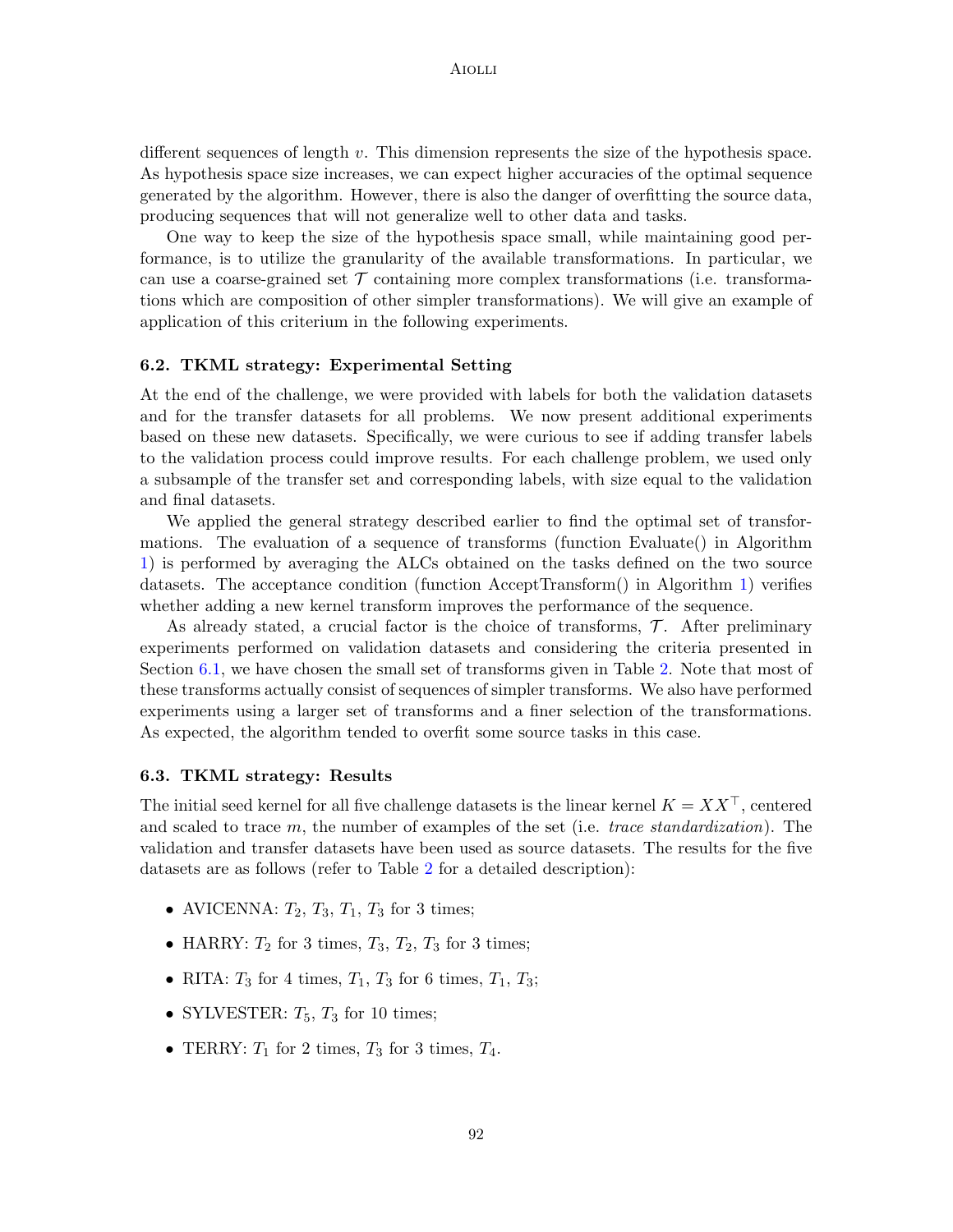<span id="page-12-1"></span>Table 2: The five transforms (the set  $\mathcal T$  of the TKML strategy) used in our experiments.

| 1              | Spectral $\sigma(\lambda) = \lambda^{\sqrt{2}}$                                       |  |  |  |  |  |
|----------------|---------------------------------------------------------------------------------------|--|--|--|--|--|
|                | (a) Centering $(T_c)$ and trace standardization                                       |  |  |  |  |  |
|                | (b) Spectral Transform with $\sigma(\lambda) = \lambda^{\sqrt{2}}$                    |  |  |  |  |  |
|                | (c) Normalization                                                                     |  |  |  |  |  |
| $\overline{2}$ | Spectral $\sigma(\lambda) = \lambda^{1/\sqrt{2}}$                                     |  |  |  |  |  |
|                | (a) Centering $(T_c)$ and trace standardization                                       |  |  |  |  |  |
|                | (b) Spectral Transform with $\sigma(\lambda) = \lambda^{1/\sqrt{2}}$                  |  |  |  |  |  |
|                | (c) Normalization                                                                     |  |  |  |  |  |
| 3              | Polynomial Transform with $p = 2$                                                     |  |  |  |  |  |
| 4              | HAC Transform with $d=0$                                                              |  |  |  |  |  |
| 5              | Step Spectral                                                                         |  |  |  |  |  |
|                | (a) Centering $(T_c)$ and trace standardization                                       |  |  |  |  |  |
|                | (b) Spectral Transform with $\sigma(\lambda_i) = 1$ whenever $i \leq 5$ , 0 otherwise |  |  |  |  |  |
|                | Normalization                                                                         |  |  |  |  |  |

<span id="page-12-2"></span>Table 3: Results obtained with the TKML strategy of Section [6](#page-8-0) and comparison with Phase 1 and Phase 2 challenge results. All the results refer to the final datasets.  $ALC(\mathcal{T}_0)$ corresponds to the ALC obtained by the algorithm we used in the challenge and described in Section [5.](#page-7-0)  $ALC(\mathcal{T}_1)$  corresponds to the ALC obtained by the TKML strategy with the set of transformations in Table [2.](#page-12-1) In parenthesis the rank we would have obtained in final challenge results for Phase 1 and 2. Finally, the last two columns report the best ALC obtained by our competitors in Phase 1 and 2.

| DATASET          | $ALC(\mathcal{T}_0)$ | $ALC(\mathcal{T}_1)$ | BestALC Phase 1 | BestALC Phase 2 |
|------------------|----------------------|----------------------|-----------------|-----------------|
| <b>AVICENNA</b>  | 0.223646             | 0.221256(1,2)        | 0.218265        | 0.227307        |
| <b>HARRY</b>     | 0.704331             | 0.815374(1,2)        | 0.806196        | 0.861933        |
| <b>RITA</b>      | 0.495082             | 0.507535(1,1)        | 0.489439        | 0.502948        |
| <b>SYLVESTER</b> | 0.456948             | 0.547636(3,4)        | 0.582790        | 0.593283        |
| <b>TERRY</b>     | 0.846407             | 0.849543(1,1)        | 0.843724        | 0.843724        |

In Table [3,](#page-12-2) the results on the final datasets are reported. Interestingly, there is a clear improvement when additional source tasks are used. Sometimes this improvement is dramatic, as in HARRY and SYLVESTER, two datasets where the strategy used in the challenge particularly suffered from overfitting. The new strategy is very competitive with other challenge participant entries as it gives the best results on the RITA and TERRY datasets, and the second best results for AVICENNA and HARRY datasets.

## <span id="page-12-0"></span>7. Final remarks

We conclude the paper with some final considerations about the proposed paradigm and future work.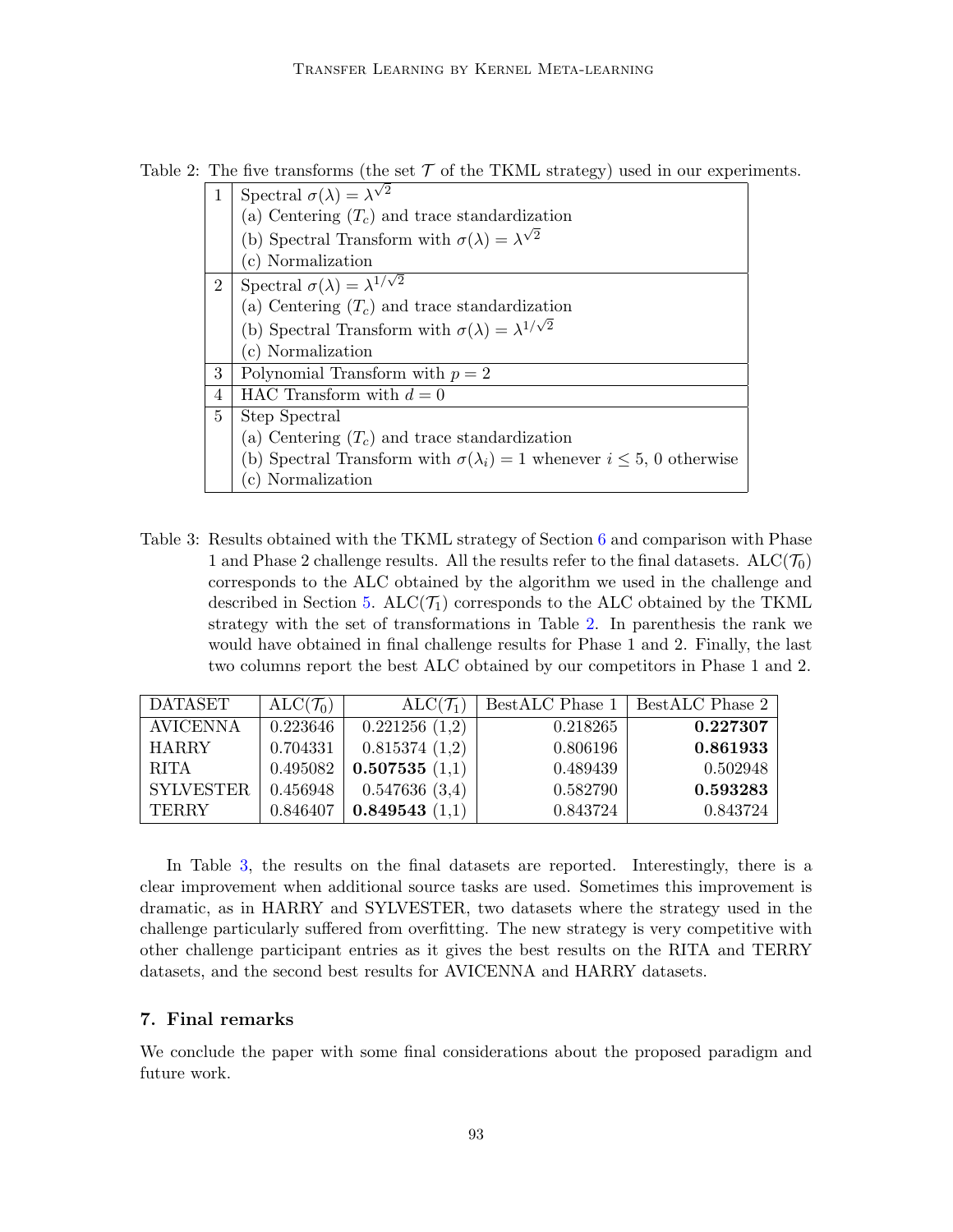### Aiolli

Suitability of the method for Transfer Learning. The method proposed in this paper seems particularly well suited for transfer learning tasks, as it tries to learn a set of (unsupervised) kernel transformations. On the other hand, standard methods for semi-supervised learning typically optimize an objective function which needs of i.i.d. labeled data. We advocate that learning a sequence of data transformations should make the obtained solution depend more on the domain and less on the particular tasks used for optimization.

Needs of few labeled data. The method is expected to require very few labeled examples, since the labels are used only for validation. Although the ALC measure clearly depends on particular tasks for which it is computed, in the UTL challenge, the ALC measure is computed averaging over several binary tasks. This characteristic is important to prevent possible overfitting with respect to each particular task.

Generality of the method. The method is able to combine very different kinds of kernels that individually perform well on varied domains. For example, the HAC based kernel seems to be suited for data with some structure. In particular, this transform has been crucial to obtain the best result on TERRY, a dataset related to textual data. Another example, exponentiating the kernel matrix (via the eigenvalues obtained by its spectral decomposition) produces an orthogonalization of the features together with a reweighting of its components. This transform turned out to be very useful for all the challenge datasets. Specifically, its contribution is apparent when data lay on a subspace of reduced dimensions, or when a decorrelation of the features, as *whitening* [\(Duda et al.](#page-14-12)  $(2000)$ ) for example, can be beneficial. Finally, as briefly discussed in this paper, additional kernel transforms can be plugged into the algorithm proposed.

Low computational burden. The computational requirements mainly depends on SVD computations needed for the  $T_{\sigma}$  transform. Interestingly, note that computing the  $T_{\sigma}$ transform with different parameters requires only a single SVD. In fact, let  $K = UDU^{\top}$ be the SVD decomposition of K, then, any different transform with exponent  $q$  can be obtained by a matrix multiplication  $K' = H H^{\top}$  where  $H = U D^{\frac{q}{2}}$  (since D is diagonal, this last computation does not affect the computational complexity of the transform and it is fast to compute). We used Scilab<sup>[5](#page-13-0)</sup> for the linear algebra routines, such as the SVD computation and matrix manipulation. C++ has been used for the computation of the HAC based kernel and for combining kernels.

Future works on Transfer Learning. A study about the connection between ours and other paradigms, such as deep learning, will be the subject of future work. In fact, our method can be considered a sort of 'deep kernel learning' similar in principle to a deep learning architecture where kernel transformations correspond to the different levels of a deep neural network. However, unlike deep learning, we do not use explicit representation of data as examples are represented on the basis of similarities with other examples. In the near future, we plan to investigate whether this method can be extended to transfer knowledge across varied domains. It would be interesting to define a metric between chains of transformations obtained in such a setting. This metric can be used to decide what type of knowledge could be transferred from one domain to another based on domain similarity.

<span id="page-13-0"></span><sup>5.</sup> http://www.scilab.org/